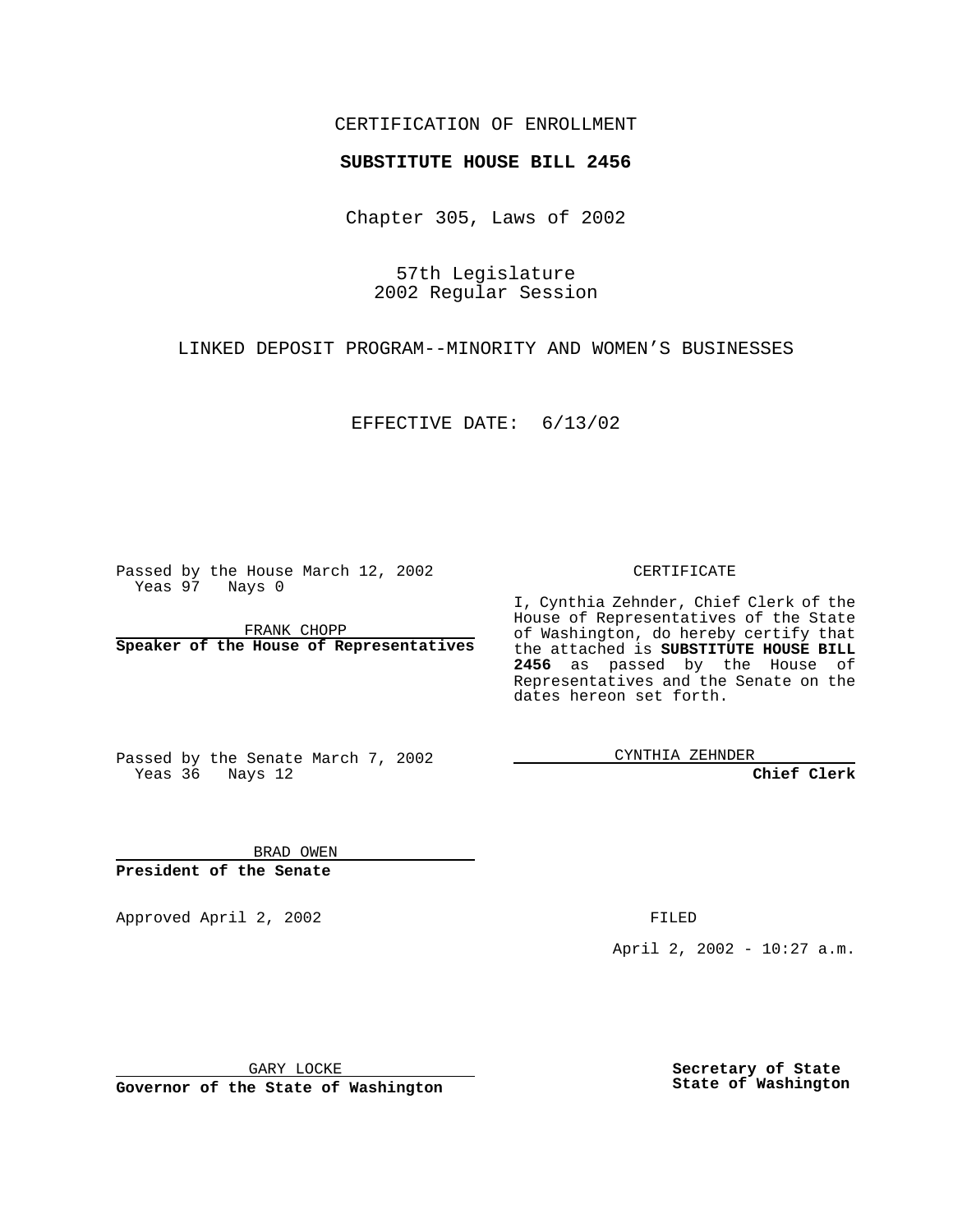## **SUBSTITUTE HOUSE BILL 2456** \_\_\_\_\_\_\_\_\_\_\_\_\_\_\_\_\_\_\_\_\_\_\_\_\_\_\_\_\_\_\_\_\_\_\_\_\_\_\_\_\_\_\_\_\_\_\_

\_\_\_\_\_\_\_\_\_\_\_\_\_\_\_\_\_\_\_\_\_\_\_\_\_\_\_\_\_\_\_\_\_\_\_\_\_\_\_\_\_\_\_\_\_\_\_

### AS AMENDED BY THE SENATE

Passed Legislature - 2002 Regular Session

#### **State of Washington 57th Legislature 2002 Regular Session**

**By** House Committee on Financial Institutions & Insurance (originally sponsored by Representatives Kessler, Hankins, Cooper, Chase, Conway, Jackley, Veloria, Ogden, Kenney, McDermott and McIntire; by request of Department of Community, Trade, and Economic Development)

Read first time 02/06/2002. Referred to Committee on .

1 AN ACT Relating to the linked deposit program; amending RCW 2 43.86A.060, 43.63A.690, 43.131.381, and 43.131.382; and adding a new 3 section to chapter 39.19 RCW.

4 BE IT ENACTED BY THE LEGISLATURE OF THE STATE OF WASHINGTON:

5 **Sec. 1.** RCW 43.86A.060 and 1993 c 512 s 30 are each amended to 6 read as follows:

 (1) The state treasurer shall establish a linked deposit program for investment of deposits in qualified public depositaries. As a condition of participating in the program, qualified public depositaries must make qualifying loans as provided in this section. The state treasurer may purchase a certificate of deposit that is equal to the amount of the qualifying loan made by the qualified public depositary or may purchase a certificate of deposit that is equal to the aggregate amount of two or more qualifying loans made by one or more qualified public depositaries.

16 (2) Qualifying loans made under this section are those ((that)): 17 (a) ((Are loans that have)) Having terms that do not exceed ten 18 years;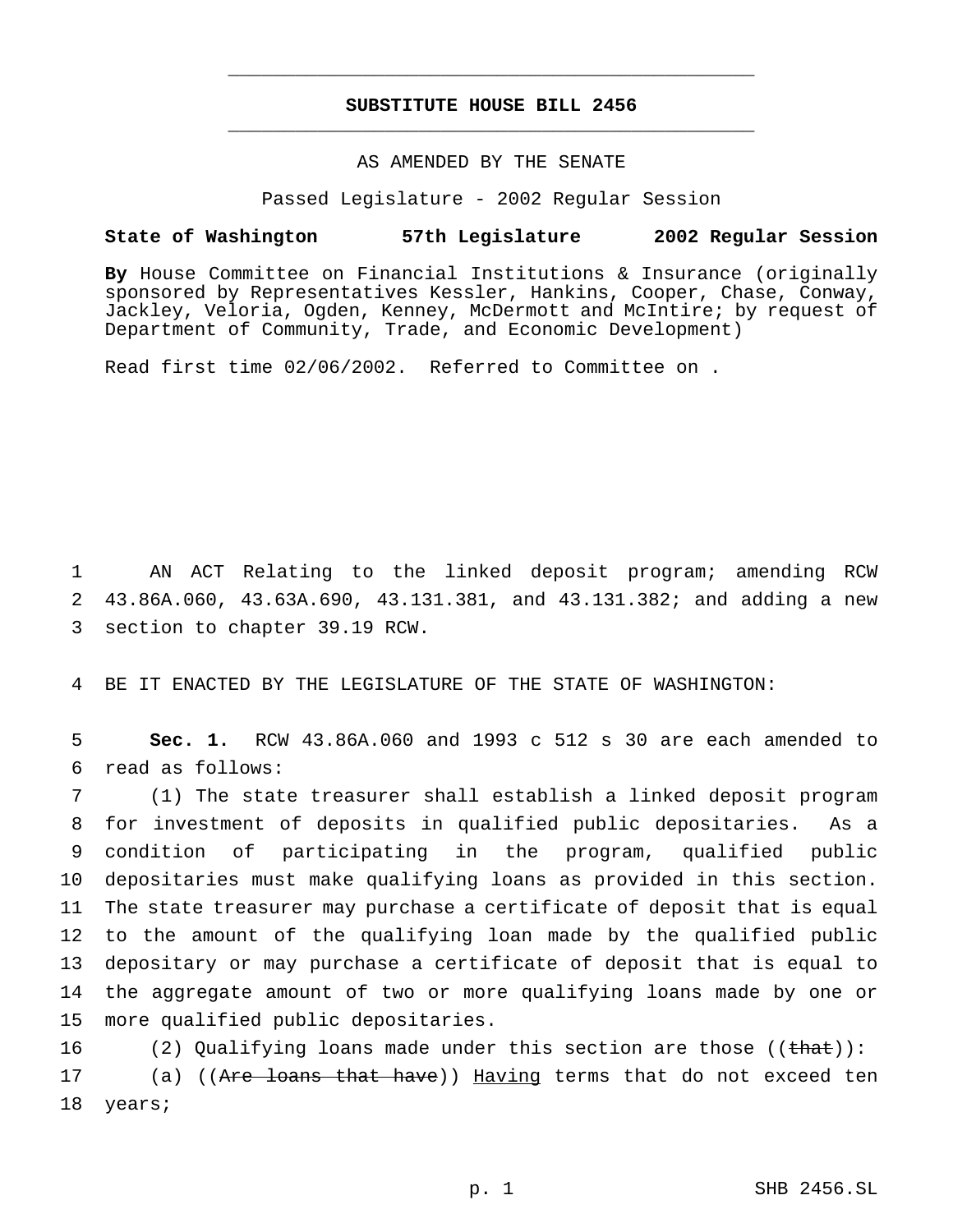1 (b) That are made to a minority or women's business enterprise that has received state certification under chapter 39.19 RCW;

 (c) ((Are made to minority or women's business enterprises that are considered a small business as defined in RCW 43.31.025;

5 (d) Are made)) Where the interest rate on the loan to the minority or women's business enterprise does not exceed an interest rate that is two hundred basis points below the interest rate the qualified public depositary would charge for a loan for a similar purpose and a similar term; and

10 (((e) Are made)) (d) Where the points or fees charged at loan closing do not exceed one percent of the loan amount.

 (3) In setting interest rates of time certificate of deposits, the state treasurer shall offer rates so that a two hundred basis point preference will be given to the qualified public depositary.

 (4) Upon notification by the state treasurer that a minority or 16 women's business enterprise is no longer certified under chapter 39.19 17 RCW, the qualified public depositary shall reduce the amount of 18 qualifying loans by the outstanding balance of the loan made under this 19 section to the minority or women's business enterprise.

 NEW SECTION. **Sec. 2.** A new section is added to chapter 39.19 RCW to read as follows:

 (1) The office shall, in consultation with the state treasurer and the department of community, trade, and economic development, compile information on minority and women's business enterprises that have received financial assistance through a qualified public depositary under the provisions of RCW 43.86A.060. The information shall include, but is not limited to:

(a) Name of the qualified public depositary;

 (b) Geographic location of the minority or women's business enterprise;

(c) Name of the minority or women's business enterprise;

 (d) Date of last certification by the office and certification number;

(e) Type of business;

 (f) Amount and term of the loan to the minority or women's business enterprise; and

 (g) Other information the office deems necessary for the implementation of this section.